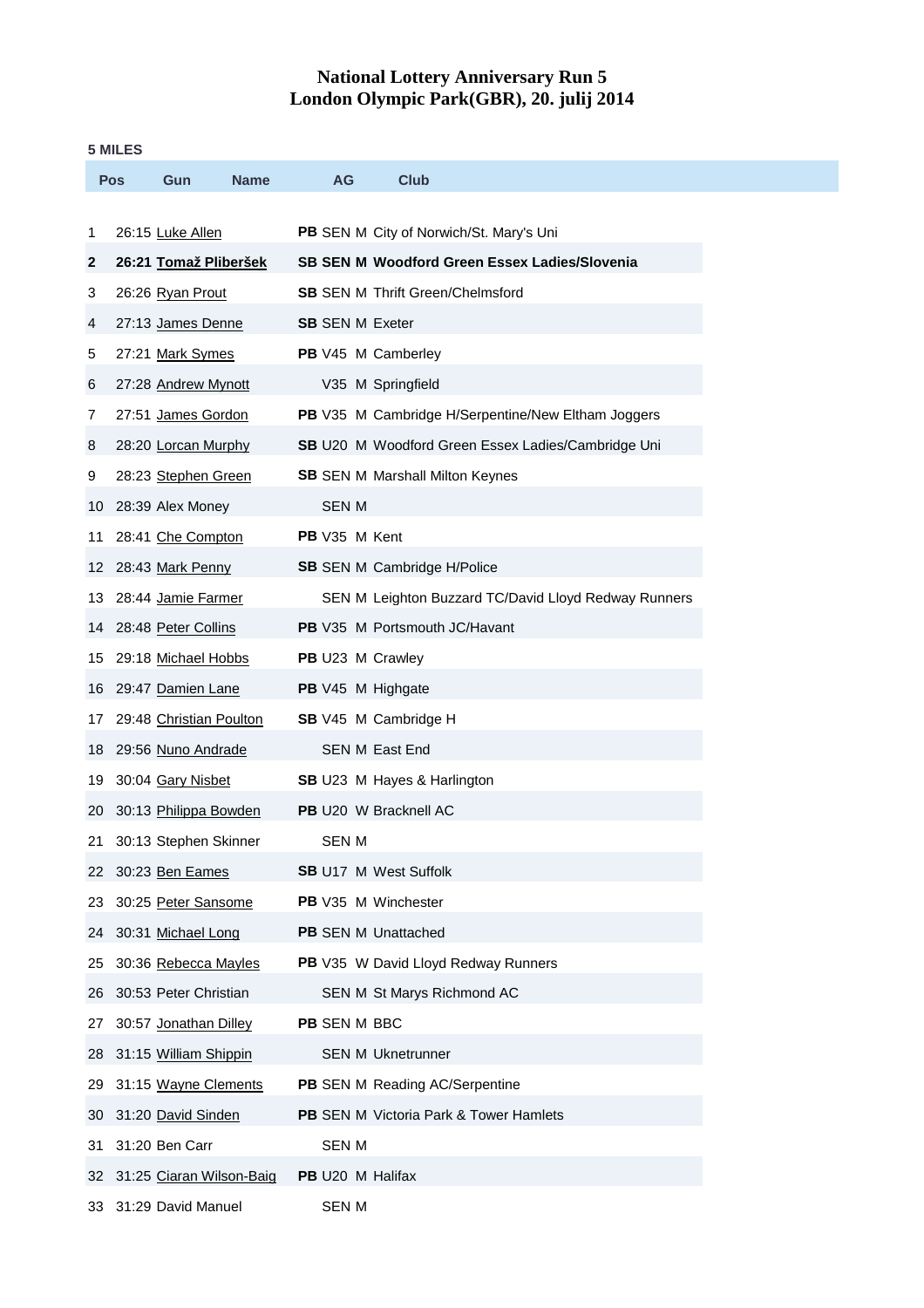| 34 | 31:30 Matthew Roberts    | <b>PB</b> V35 M Serpentine             |
|----|--------------------------|----------------------------------------|
| 35 | 31:30 Lee Thompson       | <b>SEN M</b>                           |
| 36 | 31:35 Pedro Upton        | <b>SEN M</b>                           |
| 37 | 31:35 Jonathan Blackburn | V35 M                                  |
| 38 | 31:37 Ciaran Canavan     | V40 M East London                      |
| 39 | 31:39 Paul Hensby        | <b>PB</b> V45 M March                  |
| 40 | 31:42 John Gill          | V50 M Petts Wood Runners               |
| 41 | 31:43 Jesper Andersson   | <b>PB</b> SEN M Unattached             |
| 42 | 31:44 James Bosher       | SEN M                                  |
| 43 | 31:45 Rodney Baldwin     | PB SEN M East End                      |
| 44 | 31:50 Stuart Wright      | <b>SEN M</b>                           |
| 45 | 31:51 Steven Tallis      | <b>SEN M</b>                           |
| 46 | 31:53 Rob Smith          | V35 M                                  |
| 47 | 31:53 Jamie Cornuaud     | PB U15 M Newham & Essex Beagles        |
| 48 | 31:53 James Gilley       | PB SEN M Clapham Pioneers              |
| 49 | 31:56 David Pavitt       | V50 M                                  |
| 50 | 32:02 Jacob Miles        | <b>SB</b> U23 M Seaford                |
| 51 | 32:05 Stephen Walker     | PB V40 M Greenwich Tritons             |
| 52 | 32:08 Phill Minns        | V40 M East End RRC                     |
| 53 | 32:09 John O'Shea        | <b>SB</b> V50 M Highgate/Civil Service |
| 54 | 32:10 John Dowling       | <b>SB SEN M Unattached</b>             |
| 55 | 32:10 An Other           | SEN M                                  |
| 56 | 32:16 Ian Toal           | V35 M                                  |
| 57 | 32:18 Maynard Paton      | V40 M                                  |
| 58 | 32:18 Daniel Little      | PB V35 M Unattached                    |
| 59 | 32:19 Alessandro Behling | PB V35 M Unattached                    |
| 60 | 32:20 James Wiltshire    | <b>SEN M</b>                           |
| 61 | 32:23 Bobby Seagull      | <b>SEN M East End</b>                  |
| 62 | 32:23 Piers Govier       | <b>SEN M</b>                           |
| 63 | 32:24 Andrew Baxter      | <b>SB</b> V45 M East London            |
| 64 | 32:26 Robert John Block  | PB V45 M Unattached                    |
| 65 | 32:27 Gary Barnes        | V45 M Jelly Legs                       |
| 66 | 32:30 Jonathan Hind      | V40 M                                  |
| 67 | 32:30 David Blackwell    | V45 M                                  |
| 68 | 32:31 William Pearce     | <b>SB</b> SEN M East London            |
| 69 | 32:35 Geoff Connell      | V45 M                                  |
| 70 | 32:40 Simon Edwards      | <b>SEN M</b>                           |
|    | 71 32:41 Colin Taylor    | V55 M Watford Joggers                  |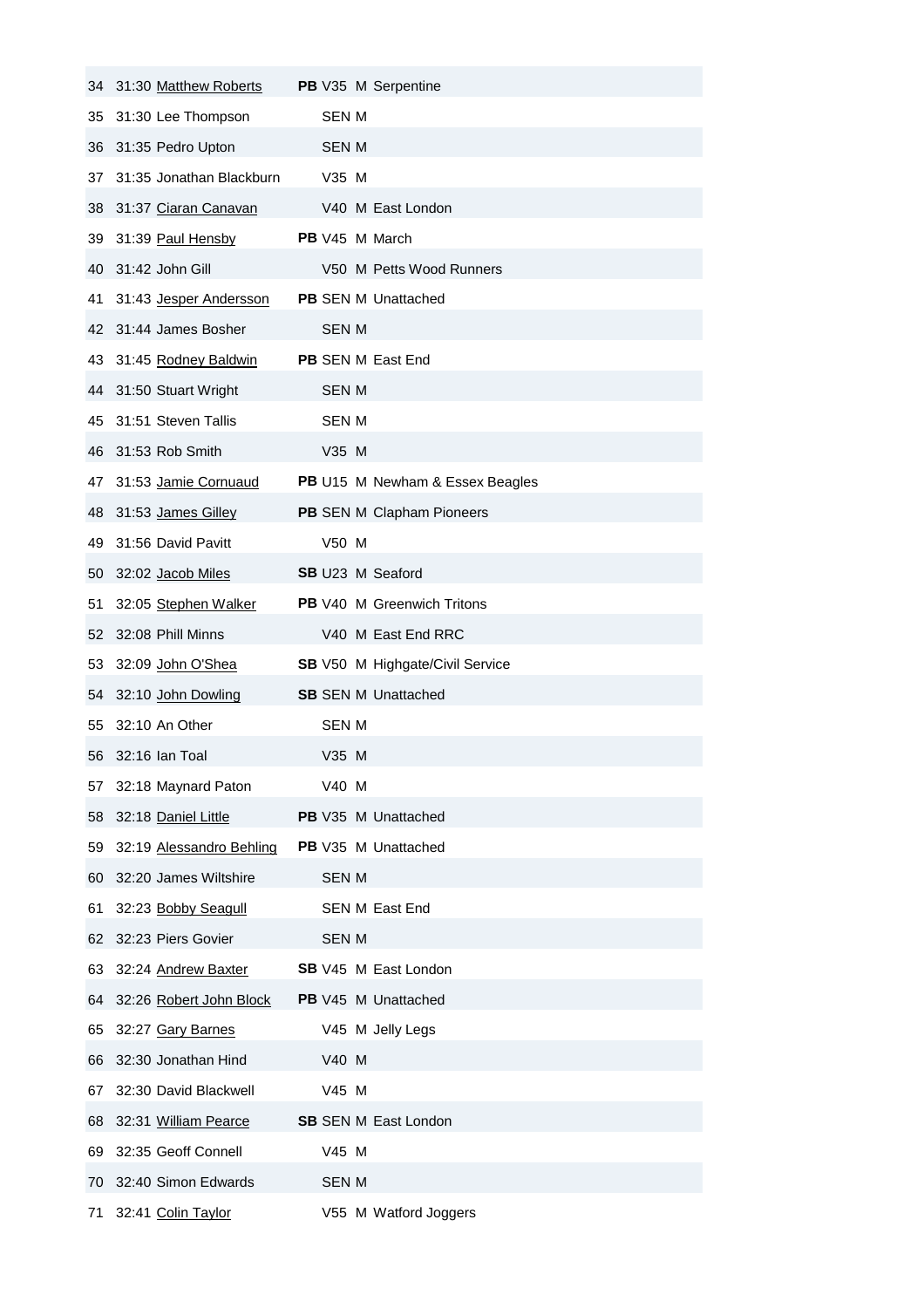| 72 | 32:46 Nick Woolfitt        | PB V35 M Unattached                    |
|----|----------------------------|----------------------------------------|
| 73 | 32:47 Matthew Howett       | <b>SEN M</b>                           |
| 74 | 32:47 Sue Hall             | V40 W                                  |
| 75 | 32:49 James Connell        | PB V40 M London Heathside              |
| 76 | 32:51 Peter Hall           | V45 M                                  |
| 77 | 32:51 Stuart Mcfeat        | <b>SEN M</b>                           |
| 78 | 32:52 David Ward           | <b>SEN M</b>                           |
| 79 | 32:52 Marino Agudelo       | <b>SEN M</b>                           |
| 80 | 32:53 Mark Parkinson       | V40 M Run Dem Crew                     |
| 81 | 32:53 Stuart Bellis        | V40 M                                  |
| 82 | 32:53 Jibran Arain         | <b>SEN M</b>                           |
| 83 | 32:55 Stephen Mead         | <b>PB</b> V60 M Unattached             |
| 84 | 32:59 Vladimir Alvarez     | <b>SEN M</b>                           |
| 85 | 33:03 Anthony Whelan       | <b>SEN M</b>                           |
| 86 | 33:11 Malcolm Drakes       | SEN M                                  |
| 87 | 33:11 Svein Clouston       | <b>SEN M</b>                           |
| 88 | 33:15 Kevin Long           | V35 M Victoria Park & Tower Hamlets    |
| 89 | 33:15 Nick Rogers          | <b>SEN M</b>                           |
| 90 | 33:17 Nicholas Elliott     | PB U20 M Worcester                     |
| 91 | 33:19 Fela Akins           | V40 M                                  |
| 92 | 33:21 Lee Simpson          | PB U23 M Sittingbourne                 |
| 93 | 33:24 Stephen Davies       | <b>SEN M</b>                           |
|    | 94 33:25 Stacey Mahoney    | <b>PB</b> U23 W Unattached             |
| 95 | 33:27 Abdel Bidar          | PB V40 M Victoria Park & Tower Hamlets |
| 96 | 33:28 Joe O'Malley         | <b>SEN M</b>                           |
| 97 | 33:28 James Taylor         | <b>SEN M</b>                           |
| 98 | 33:33 Peter Adkins         | <b>SEN M</b>                           |
| 99 | 33:35 Simon Evans          | <b>SEN M</b>                           |
|    | 100 33:36 Chris Elliot     | V50 M                                  |
|    | 101 33:36 Struan Robertson | <b>SEN M</b>                           |
|    | 102 33:37 Matthew Mason    | PB U23 M Horsham Joggers/Bangor Uni    |
|    | 103 33:37 Jon Harris       | <b>SEN M</b>                           |
|    | 104 33:38 Alan Russell     | <b>SEN M</b>                           |
|    | 105 33:38 Francesca Lee    | <b>SEN W</b>                           |
|    | 106 33:39 Reuben Mashford  | <b>SEN M</b>                           |
|    | 107 33:44 Stephen Plummer  | V50 M                                  |
|    | 108 33:46 Jack Morris      | <b>SEN M Pitsea RC</b>                 |
|    | 109 33:46 Gordon Drakes    | <b>SEN M</b>                           |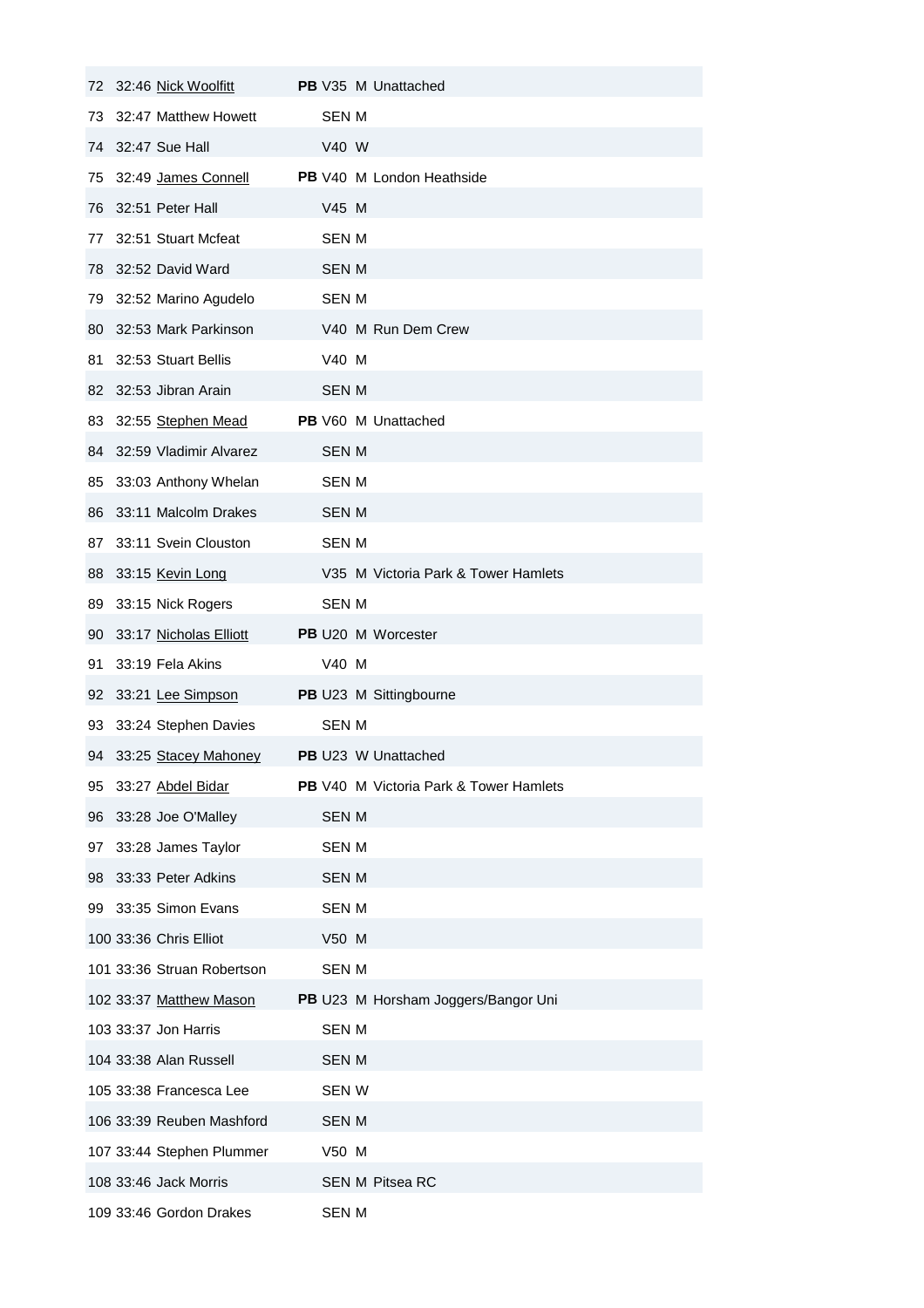| 110 33:48 Memuna Mataria                          |                           | PB V35 W Ealing, Southall & Middx |
|---------------------------------------------------|---------------------------|-----------------------------------|
| 111 33:51 John Milsom                             | SEN M                     |                                   |
| 112 33:52 Graham Goode                            | <b>SEN M</b>              |                                   |
| 113 33:52 Anne-Elizabeth Orton PB SEN W Salford H |                           |                                   |
| 114 33:55 Gary Mellish                            | <b>SEN M</b>              |                                   |
| 115 33:58 Graham Hollowell                        | V45 M Wootton RR          |                                   |
| 116 33:58 Matt Cochrane                           | <b>SEN M</b>              |                                   |
| 117 33:59 Oliver Smith                            | <b>SEN M</b>              |                                   |
| 118 34:00 Ryan Carson                             | SEN M Racing 795          |                                   |
| 119 34:05 Hiren Amin                              | PB SEN M East End         |                                   |
| 120 34:06 Laura Brine                             | PB SEN W Unattached       |                                   |
| 121 34:06 David Hawkins                           | SEN M                     |                                   |
| 122 34:13 Peter Cilia                             | <b>SEN M</b>              |                                   |
| 123 34:15 Kenneth Reece                           | V50 M                     |                                   |
| 124 34:16 Jack Nisbet                             |                           | SB V50 M Hayes & Harlington       |
| 125 34:19 Tracy English                           | PB V35 W Leigh on Sea     |                                   |
| 126 34:22 Shimpei Yasuda                          | <b>SEN M</b>              |                                   |
| 127 34:22 Stephen Burwell                         | <b>SEN M</b>              |                                   |
| 128 34:26 Jon Childs                              | <b>SEN M</b>              |                                   |
| 129 34:27 Paul Williams                           | PB V55 M Sittingbourne    |                                   |
| 130 34:27 Omar Al-Mushadani                       | <b>SEN M</b>              |                                   |
| 131 34:29 Matt Cochrane                           | <b>SEN M</b>              |                                   |
| 132 34:31 Gillian Harrison                        | <b>PB</b> V55 W Pitsea RC |                                   |
| 133 34:32 Gary Blythe                             | <b>SEN M</b>              |                                   |
| 134 34:34 Terry Donovan                           | <b>SEN M</b>              |                                   |
| 135 34:35 Shaun Stone                             | <b>SEN M</b>              |                                   |
| 136 34:37 Alicia Regan                            |                           | <b>SEN W Plymouth Harriers</b>    |
| 137 34:42 Lawrence Tribe                          | <b>SEN M</b>              |                                   |
| 138 34:44 Ashleigh Ranson                         | <b>SEN M</b>              |                                   |
| 139 34:45 Dominic Carter                          | <b>SEN M</b>              |                                   |
| 140 34:47 Phillip Hamlyn                          | V40 M Werrington          |                                   |
| 141 34:51 Jonathan Holland                        | <b>SEN M</b>              |                                   |
| 142 34:51 Kevin Childs                            | <b>SEN M</b>              |                                   |
| 143 34:51 Andrew Birt                             | <b>SEN M</b>              |                                   |
| 144 34:51 James Godwin                            | <b>SEN M</b>              |                                   |
| 145 34:53 Keith Thornton                          | SB V45 M Thrift Green     |                                   |
| 146 34:53 Emanuele Fortunati                      | <b>SEN M</b>              |                                   |
| 147 34:53 David Greenwood                         | <b>SEN M</b>              |                                   |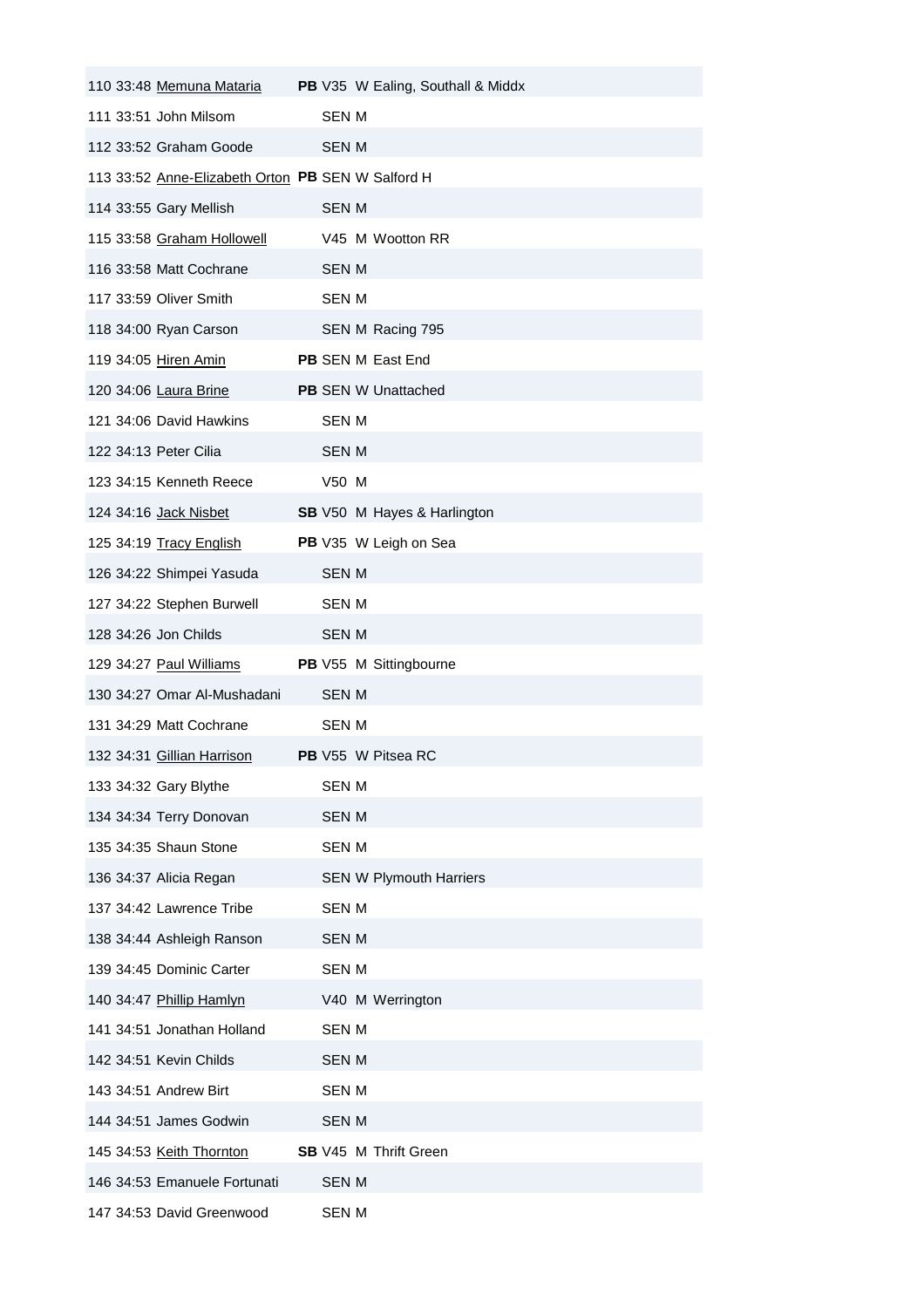| 148 34:53 David Nott           | <b>SEN M</b>                        |
|--------------------------------|-------------------------------------|
| 149 34:56 Alistair Wright      | <b>SEN M</b>                        |
| 150 34:56 Alex Henderson       | SEN M                               |
| 34:57 Michelle Dorrington      | PB U23 W Hedge End                  |
| 151 34:57 Katrina Finch        | <b>PB</b> V40 W Tiptree             |
| 152 34:57 Michelle Dorrington  | PB U23 W Hedge End                  |
| 153 34:58 Andrew Strain        | <b>SEN M</b>                        |
| 154 35:02 Rob McGreal          | PB V45 M David Lloyd Redway Runners |
| 155 35:04 Gavin Clifton        | <b>SEN M</b>                        |
| 156 35:04 Gavin Clifton        | SEN M                               |
| 157 35:07 Phillip Hamilton     | <b>SB</b> SEN M Unattached          |
| 158 35:07 Kamil Sadowski       | <b>SEN M</b>                        |
| 159 35:09 Jude Mifsud          | SEN M                               |
| 160 35:13 Victoria Atess       | <b>SEN W</b>                        |
| 161 35:14 Andrew Howard        | <b>PB</b> V50 M Forest Gate         |
| 162 35:14 Matthew Keyworth     | <b>PB</b> SEN M Unattached          |
| 163 35:15 Michael Browning     | <b>SEN M</b>                        |
| 164 35:15 Andrew Gambier       | PB V40 M Unattached                 |
| 165 35:16 Andrew Patrick Allen | <b>SB</b> V55 M Stragglers          |
| 166 35:17 Steve Kitchener      | V50 M                               |
| 167 35:17 Stephen Adjaidoo     | <b>PB</b> SEN M Run Dem Crew/Harrow |
| 168 35:23 Louis Ventenilla     | <b>SEN M</b>                        |
| 169 35:24 Asif Iqbal           | SEN M                               |
| 170 35:25 Paul Mulligan        | SEN M                               |
| 171 35:26 David Cains          | PB SEN M Telford AC                 |
| 172 35:28 Alastair Smith       | PB V35 M Striders of Croydon        |
| 173 35:33 Regis Martin         | PB V40 M East London                |
| 174 35:37 Michael Lucking      | <b>SEN M</b>                        |
| 175 35:38 Phil Warner          | <b>SEN M</b>                        |
| 176 35:38 Dan Hoskin           | <b>SEN M</b>                        |
| 177 35:40 Sean Moriarty        | V50 M                               |
| 178 35:43 David Tayler         | <b>SEN M</b>                        |
| 179 35:45 Piotr Szreniawski    | <b>SEN M</b>                        |
| 180 35:46 Mark Lickley         | <b>SEN M</b>                        |
| 181 35:47 Daniel Downing       | PB U20 M East End                   |
| 182 35:48 Matthew Norgate      | <b>SB</b> V35 M Unattached          |
| 183 35:48 Ahsanur Khair        | <b>SEN M</b>                        |
| 184 35:50 Simon Edward         | PB SEN M St. Albans Striders        |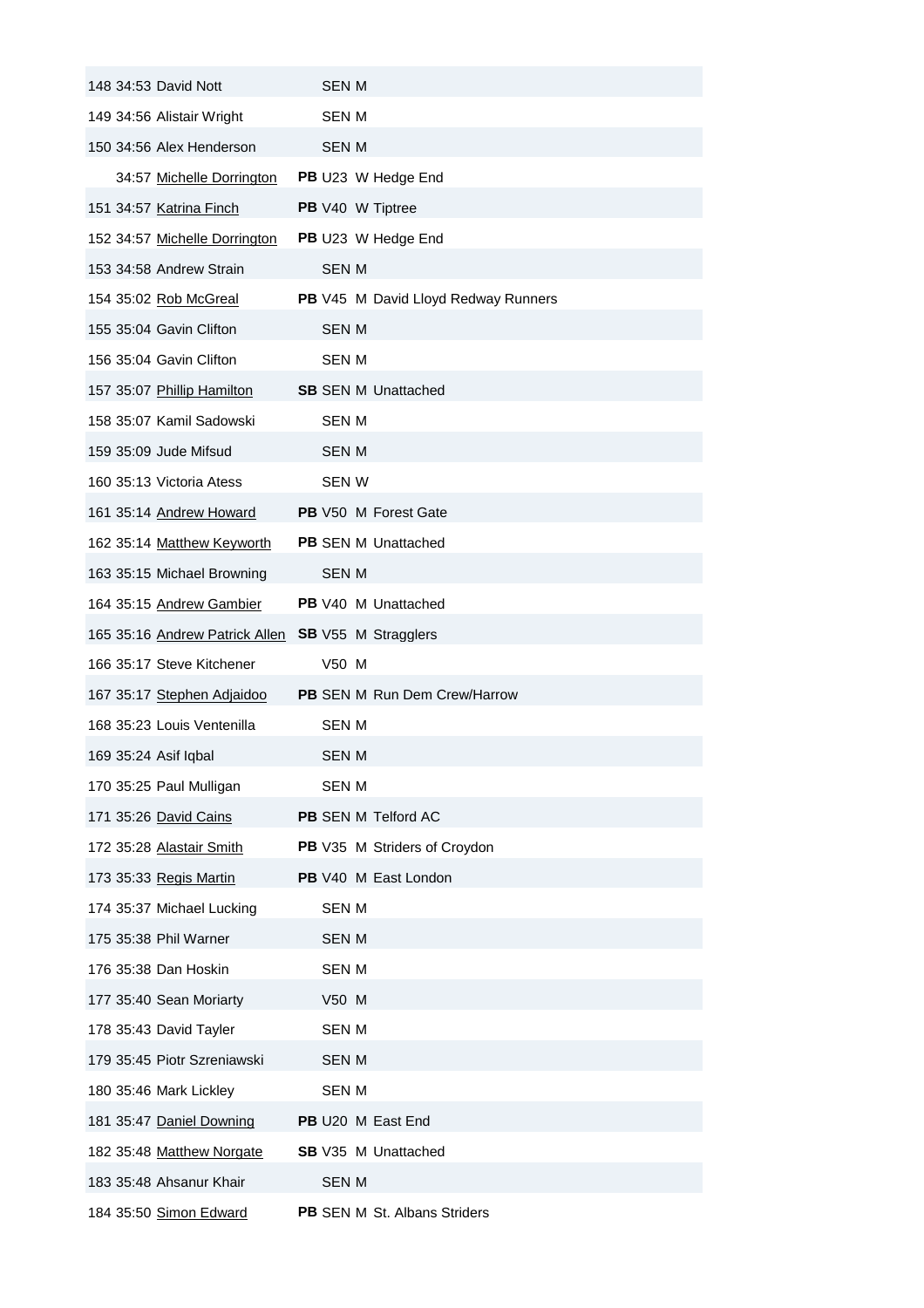Warner

|           | <u>vvalliel</u>                    |              |                                               |
|-----------|------------------------------------|--------------|-----------------------------------------------|
|           | 185 35:53 Mark Fairbrother         |              | <b>SEN M Ashford Triathlon Club</b>           |
|           | 186 35:54 Dean Broadbent           | <b>SEN M</b> |                                               |
|           | 187 35:55 Paul Lewis               |              | <b>PB</b> V40 M Victoria Park & Tower Hamlets |
|           | 188 35:58 Adam Colley              | <b>SEN M</b> |                                               |
|           | 189 35:58 Mark Line                | <b>SEN M</b> |                                               |
|           | 190 36:00 Christopher Watana       | <b>SEN M</b> |                                               |
| 191 36:01 | Sasinthirathilipkumar<br>Kalimuthu | SEN M        |                                               |
|           | 192 36:02 Ahsanul Islam            | <b>SEN M</b> |                                               |
|           | 193 36:03 Grant Martin             | SEN M        |                                               |
|           | 194 36:05 Thomas Aquilina          | SEN M        |                                               |
|           | 195 36:06 Peter Daykin             |              | SEN M Horsham Joggers Club                    |
|           | 196 36:06 James Perry              | SEN M        |                                               |
|           | 197 36:06 Shezad Nazir             | SEN M        |                                               |
|           | 198 36:07 Vince Nihill             | <b>SEN M</b> |                                               |
|           | 199 36:07 Oliver Beaney            | <b>SEN M</b> |                                               |
|           | 200 36:07 Nicholas Smith           | SEN M        |                                               |
|           | 201 36:08 Damien Cunningham        |              | <b>SEN M Mourne Runners</b>                   |
|           | 202 36:09 Phil Graylen             | SEN M        |                                               |
|           | 203 36:10 Richard Nicholson        | <b>SEN M</b> |                                               |
|           | 204 36:12 Marius Lapkauskas        | <b>SEN M</b> |                                               |
|           | 205 36:12 Banji Fakolade           | <b>SEN M</b> |                                               |
|           | 206 36:12 David Greenhill          |              | <b>PB</b> V35 M Ealing Eagles                 |
|           | 207 36:18 Bryce Maxwell            | <b>SEN M</b> |                                               |
|           | 208 36:18 Sebastian Munday         | <b>SEN M</b> |                                               |
|           | 209 36:18 Patrick Grenier          | <b>SEN M</b> |                                               |
|           | 210 36:19 Rodolpho Miranda         |              | PB SEN M Serpentine                           |
|           | 211 36:19 John Mollaghan           | <b>SEN M</b> |                                               |
|           | 212 36:20 Farhad Shahnoor          |              | PB U17 M Unattached                           |
|           | 213 36:23 Claire Powell            | V35 W        |                                               |
|           | 214 36:24 Alan Hickling            | <b>SEN M</b> |                                               |
|           | 215 36:25 Philip Hall              | <b>SEN M</b> |                                               |
|           | 216 36:25 Joe Jones                | <b>SEN M</b> |                                               |
|           | 217 36:27 Philip Rand              | <b>SEN M</b> |                                               |
|           | 218 36:27 James Shepherd           | SEN M        |                                               |
|           | 219 36:28 Michael Huelin           | SEN M        |                                               |
|           | 220 36:28 Carlo Metcalfe           |              | SB V35 M Unattached                           |